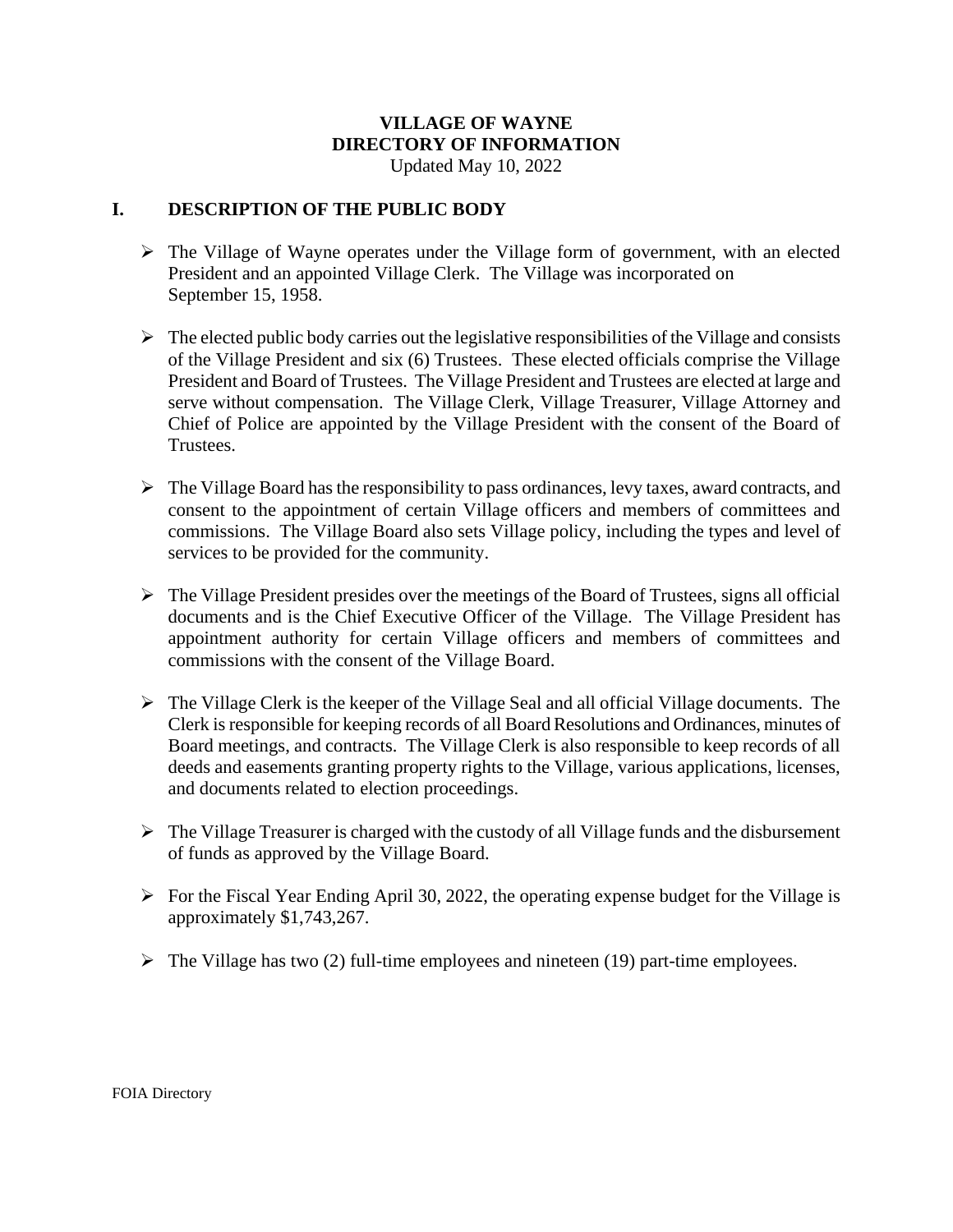### **II. CURRENT ELECTED AND APPOINTED OFFICIALS AND EMPLOYEES**

➢ The current members of the President and Board of Trustees are:

Village President - Eileen Phipps

Board of Trustees Mike Amadei Pete Connolly Mike Dimitroff Gary Figurski Ed Hull Emily Miller

➢ Village Board Committees

Administrative – Emily Miller(Chair,) Building  $& Zoning - (Chair,)$  Ed Hull, Peter Connolly Development/HARP - Ed Hull (Chair,) Emily Miller Finance – Pete Connolly (Chair,), Emily Miller Public Safety - Peter Connolly (Chair,) All Trustees Public Works – Mike Dimitroff (Chair,) Pete Connolly, Emily Miller

➢ The current Village Clerk is Patricia Engstrom

The Deputy Village Clerk is appointed by the Village Clerk. The Deputy Village Clerk is Gina Panek

➢ The current Village officials appointed by the Village President with the consent of the Board of Trustees are:

Village Treasurer – Howard Levine Village Attorneys – Mickey, Wilson, Weiler, Renzi, Lenert & Julien, PC Police Chief – Timothy J. Roberts Historic Sites Commission Members and Chair Park Commission Members and Chair Plan Commission Members and Chair Zoning Board of Appeals Members and Chair Two Members of the Police Pension Board

➢ Building and Zoning Director - Michael Gricus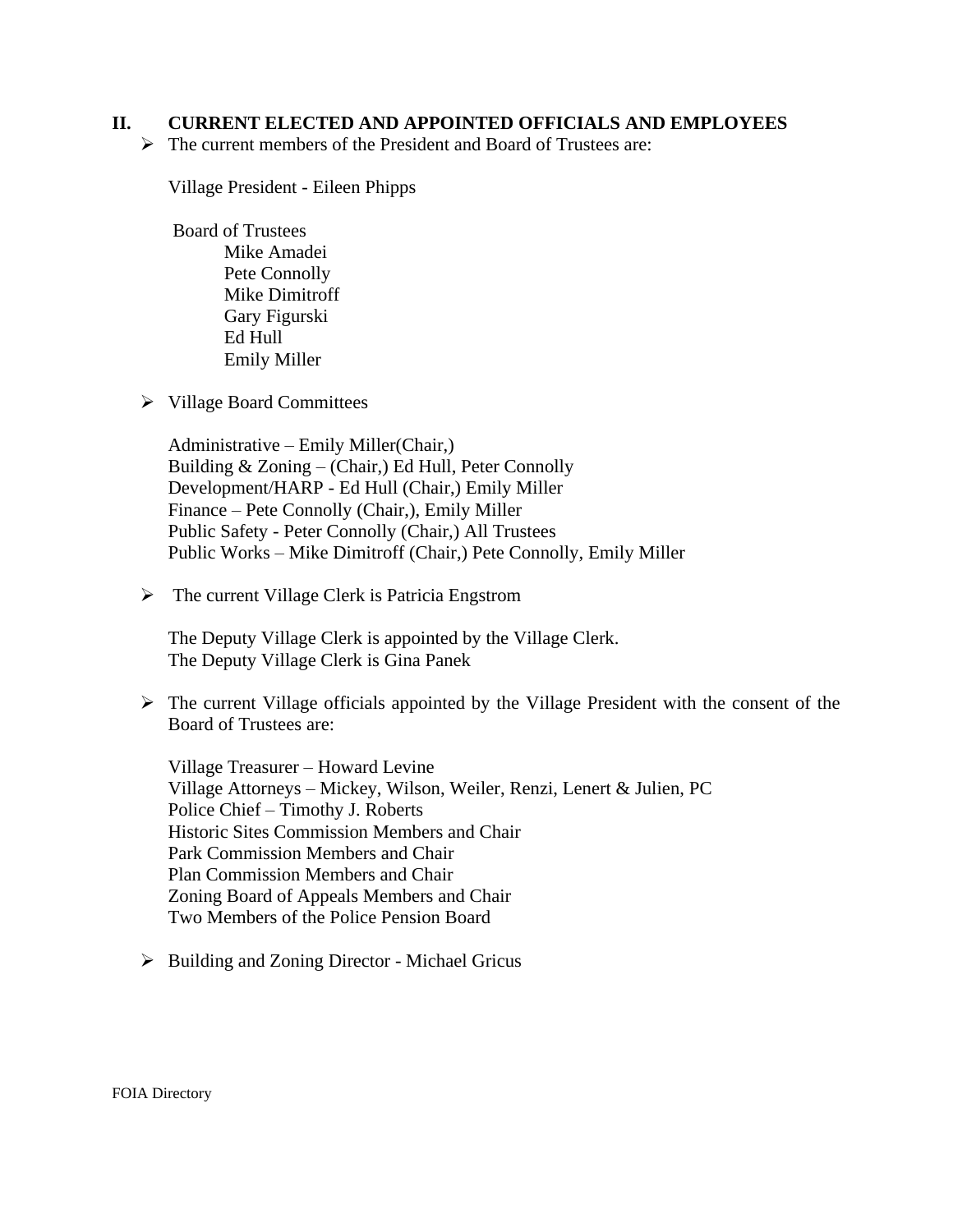#### **III. VILLAGE-OWNED FACILITIES**

 $\triangleright$  The Village currently owns/rents the following facilities:

Police Station: 31W680 Army Trail Road, Wayne, Illinois 60184 Police Department Finance Department

 Administrative Offices: 5N430 Railroad Street, Wayne Illinois 60184 Village Clerk's Office Building Department

Public Works Department; 5N502 Railroad Street, Wayne, Illinois 60184

#### **IV. BOARDS AND COMMISSIONS**

A. Plan Commission

Nancy Wolfe, Chair Carol Dimitroff Bob Handley Bill Kohl Fred Iozzo Nancy Wolfe

B. Zoning Board of Appeals

Joe Giagnorio, Chair Heather Howland James Migely Heidi Pearson Christine Doolittle

#### C. Park Commission

Marie Iozzo, Chair John Carlisle Zach Ingram Marie Iozzo Jim Lorenz

#### D. Historic Sites Commission

Kathie Connolly, Chair Susan Abbott Deanne Appleton Brian Dempsey Jim Issel Jane Migely Tony Stratton

FOIA Directory